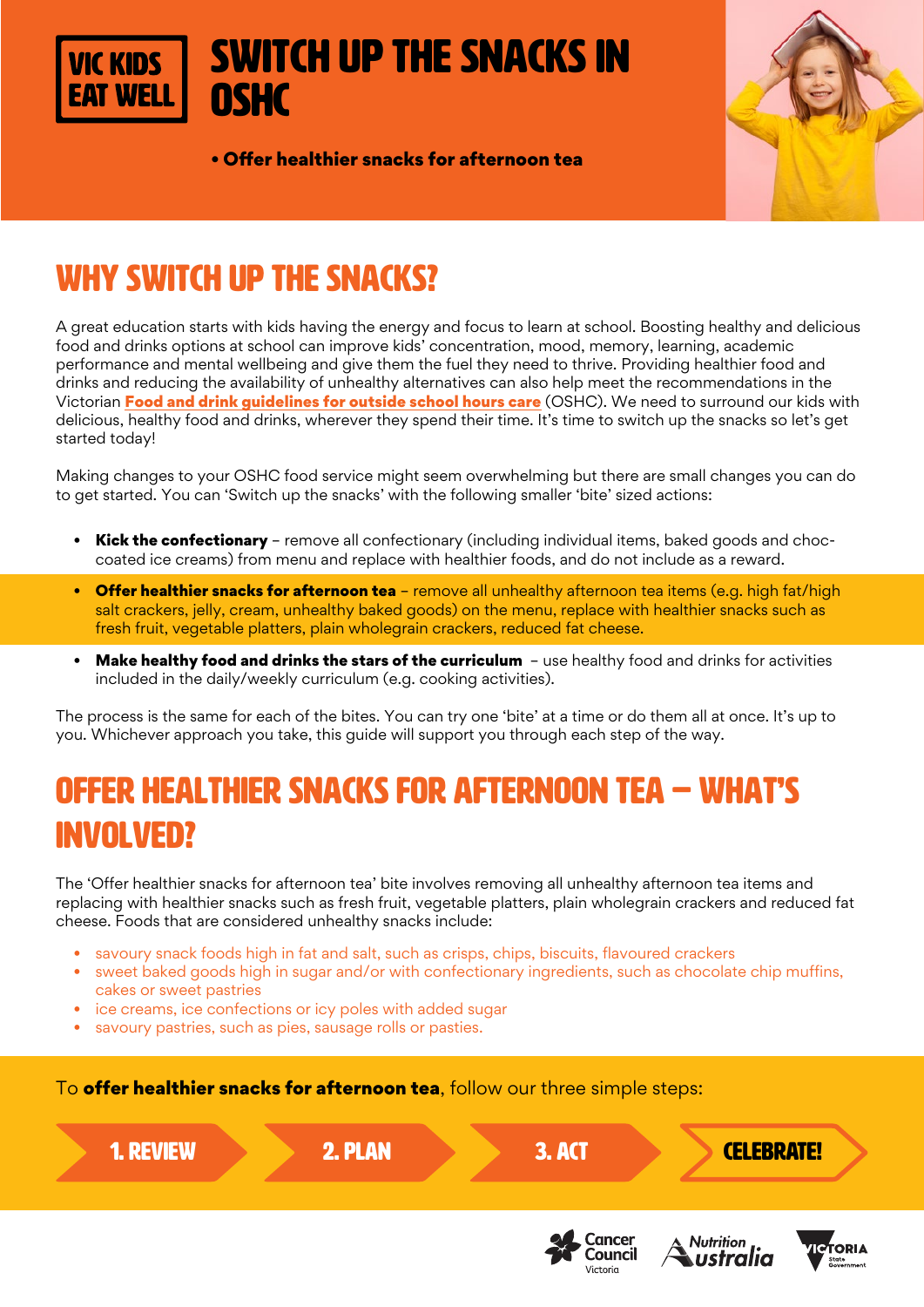

STEP ONE: REVIEW

Start by reviewing the afternoon tea menu currently available at the OSHC service.

This will help identify which unhealthy foods need to be removed.

Consider all the unhealthy snack items available at your service including those used outside of mealtimes as rewards.

Note: Confectionary ingredients include:

- chocolate, including milk, dark and white chocolate, as well as cacao nibs (note: cocoa powder is not considered confectionary)
- lollies, such as gummies, jelly lollies, marshmallows, caramel and lollipops
- fudge
- honeycomb
- nougat, toffee or praline
- yoghurt compound, such as yoghurt-covered sultanas.



Great news! If you have already done the Kick the confectionary bite you will have likely already considered healthier snack options.







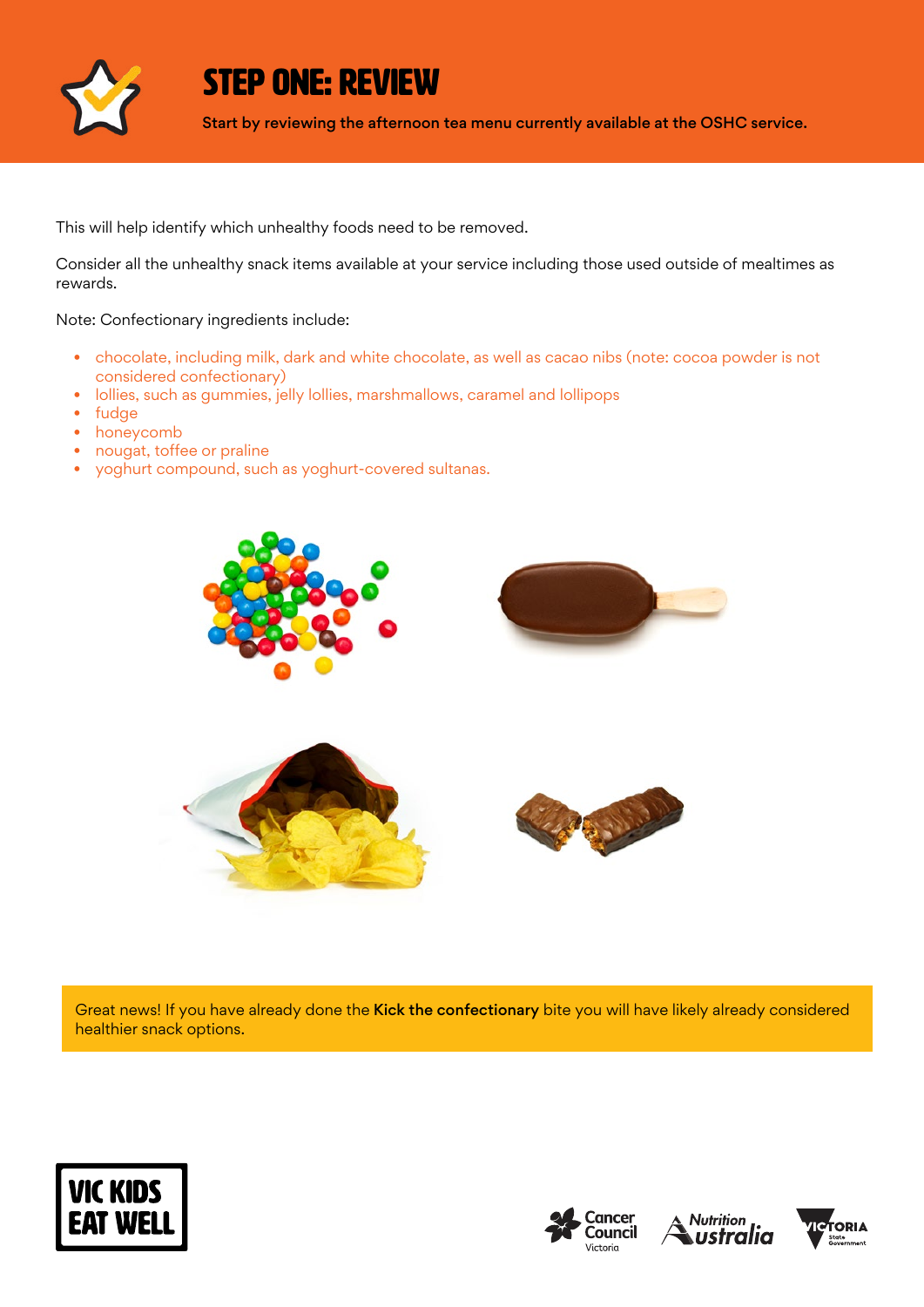

STEP TWO: PLAN

The next step involves planning how you will make the changes.

There are many healthier snacks that kids love. Healthier swaps include:

| <b>Swap this</b>                                                                                                                      | <b>For this</b>                                                                                                                                                                                                                                                                      |
|---------------------------------------------------------------------------------------------------------------------------------------|--------------------------------------------------------------------------------------------------------------------------------------------------------------------------------------------------------------------------------------------------------------------------------------|
| Sweet baked goods high in sugar and/or with<br>confectionary ingredients, such as chocolate chip<br>muffins, cakes, or sweet pastries | Baked goods that include fruit or vegetables,<br>$\bullet$<br>wholegrains and vegetable oils, such as apple<br>and carrot muffins or banana bread<br>Raisin bread<br>$\bullet$<br>Stewed fruit such as apples, peaches or pears<br>$\bullet$<br>served with custard or yoghurt       |
| Savoury snack foods high in fat and salt, such as<br>crisps, chips, biscuits, flavoured crackers                                      | Baked pita wedges or plain wholegrain<br>crackers with cheese (reduced fat preferred)<br>Plain popcorn<br>$\bullet$<br>Vegetable platters with dips, such as creamy<br>$\bullet$<br>corn and tuna, chickpea and beetroot, sweet<br>potato and salmon, tzatziki or hummus<br>chickpea |
| Ice creams, ice confections or icy poles with added<br>sugar                                                                          | Fresh or frozen fruit or fruit smoothies<br>Plain or flavoured yoghurt (reduced fat<br>٠<br>preferred)                                                                                                                                                                               |
| Savoury pastries, such as pies, sausage rolls or<br>pasties                                                                           | Veggie slice or frittata<br>Baked potato with veggie fillings (e.g. baked<br>beans, corn, capsicum, coleslaw)<br>Toasted sandwiches, with cheese and veggies<br>Baked beans on toast                                                                                                 |

To try out healthy recipes visit [Healthy recipes for early childhood services | Healthy Eating Advisory Service](http://heas.health.vic.gov.au/early-childhood-services/recipes)









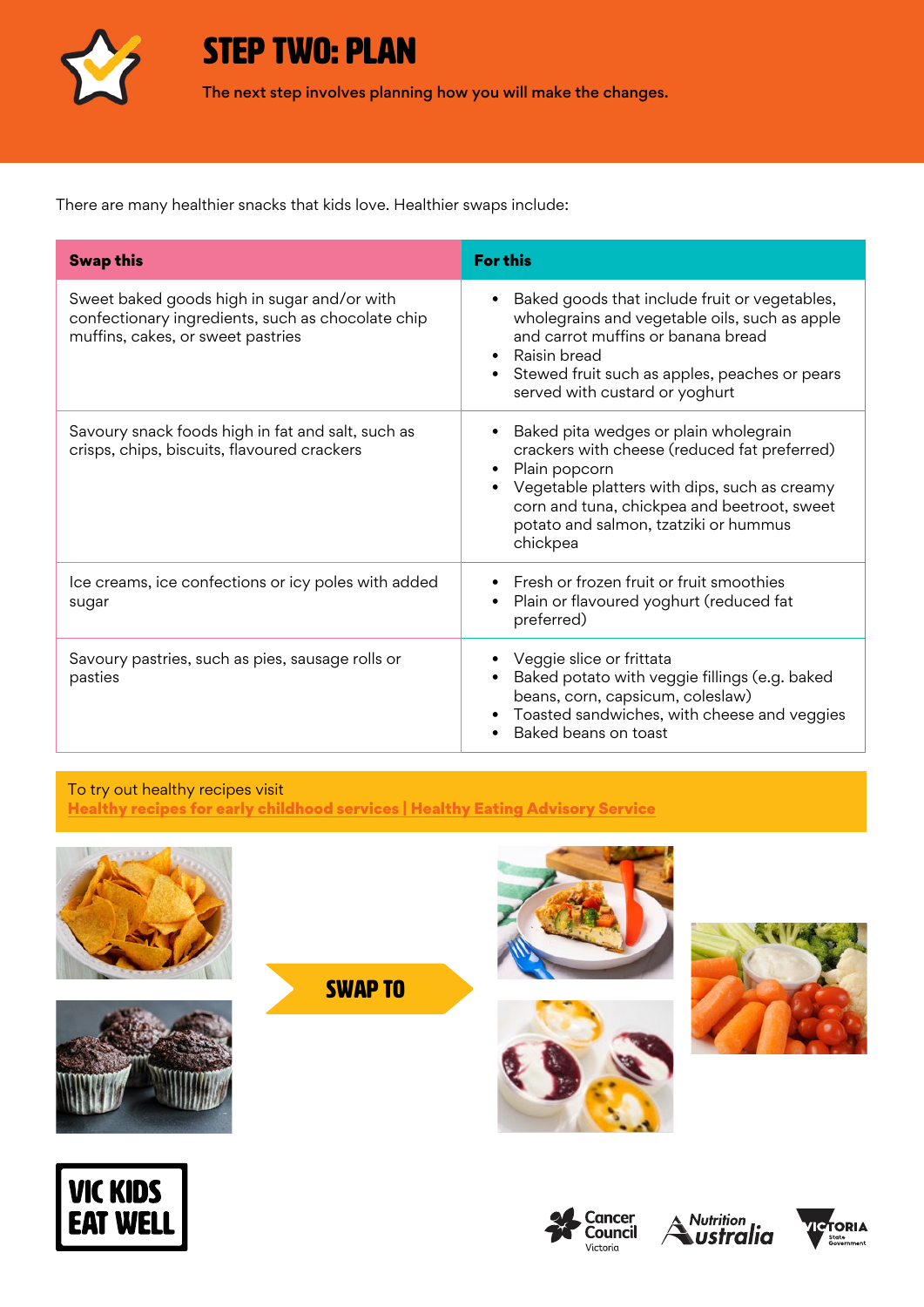Find out where your OSHC purchases its snacks from. It could be the OSHC head office, local distributor, wholesaler or a local supermarket. If it is the head office, local distributor or wholesaler, contact them to discuss and determine healthier options the OSHC can purchase.

- If the service gets snacks supplied from head office, and there is a contract or agreement in place with a supplier, discuss with the supplier what flexibility there is and how healthier options could be included in the existing contract.
- If the contract is set, you might need to wait to influence the contract when it comes time for renewal. Or consider using a different supplier that can offer the healthier snacks you want.
- If the service purchases snacks from a supermarket, look at the other snacks available and determine the healthier snack options the service can order instead.

### Preparing for change

Look for ways to engage your OSHC community in making changes. Take opportunities to talk to families, staff, children and volunteers to get a sense of the 'appetite' for change and the best way to introduce changes. You can make changes all at once or use a gradual approach:

All at once involves making the changes overnight or all in one go. An ideal time to do this is at the beginning of a new school year or term. This is the quickest approach and usually works best if you are only introducing a few changes and when you know there is good support for change.

A gradual approach gives children more time to get used to the changes and an opportunity to try alternative options. It is often the more readily accepted option if you need to make lots of changes. There are 2 ways you could take a gradual approach:

- 1. Replace the least popular afternoon tea snack first, then work on replacing the most popular snack second.
- 2. If the service still has unhealthy food like confectionary in stock, do not order any more, and only offer them alongside healthier alternatives until they are used up.









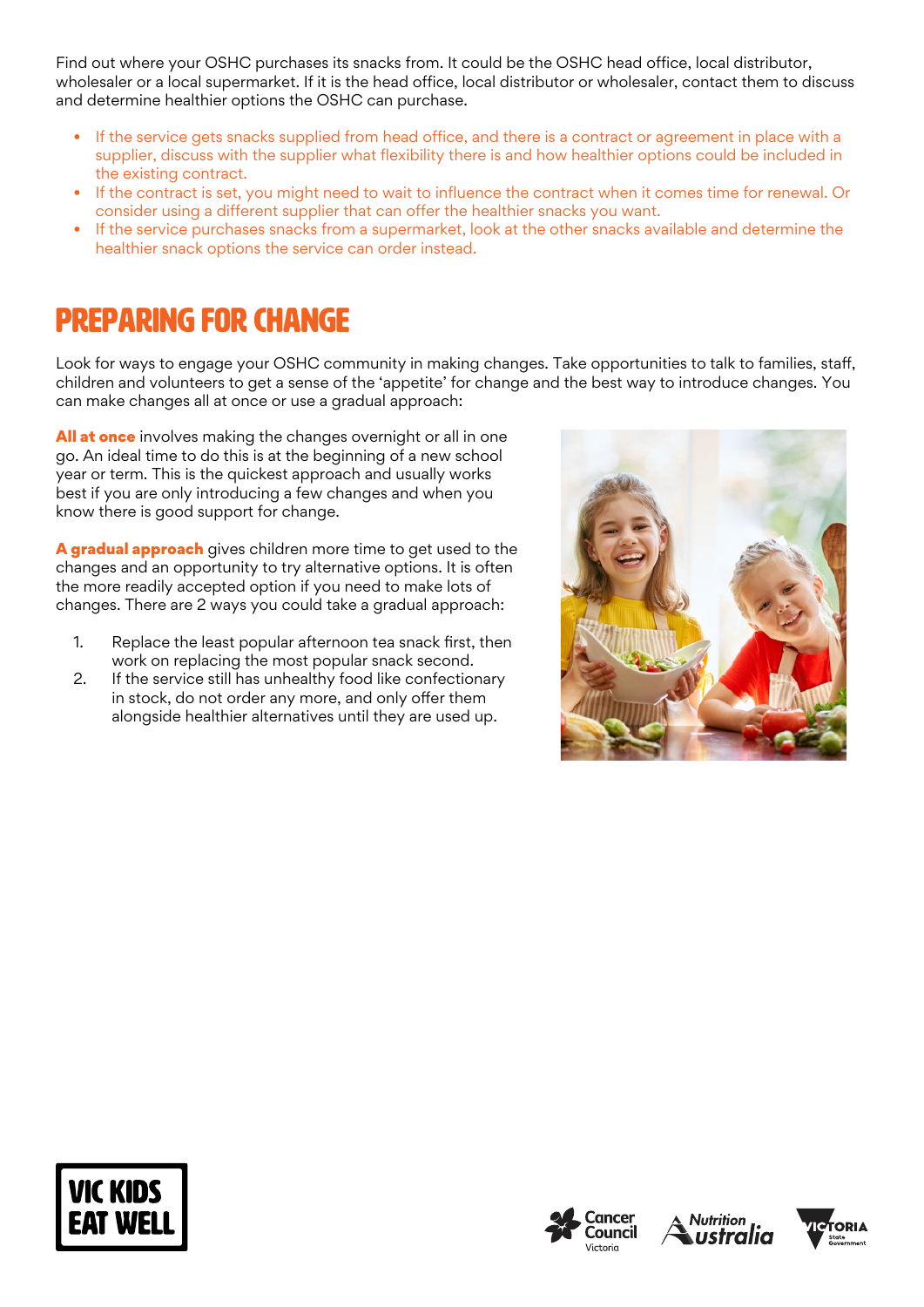

### STEP THREE: ACT

Now you've done all the groundwork, it's time to put it into action.

Think about the ways you can promote your new healthy options through the way they are placed, priced and promoted. You are more likely to have success by:

- placing healthier snack options at eye level on the counters
- promoting the environmental benefits of less packaged snack items
- promoting the benefits of removing unhealthy snacks through newsletters and other regular communication channels
- getting children involved in promoting the changes by designing posters, menus, competitions and labelling.

## SUPPORTING SUCCESS

Consider how you will communicate the changes you make to the snacks on the menu with the children and families at the service, and how you will reinforce messages about healthy eating through planned curriculum activities.

Remember, this is just one of the 'bites' you can do to switch up the snacks. Check out **['Kick the confectionary'](https://www.vickidseatwell.health.vic.gov.au/resources)** and '[Make healthy food and drinks the stars of the curriculum](https://www.vickidseatwell.health.vic.gov.au/resources)'.